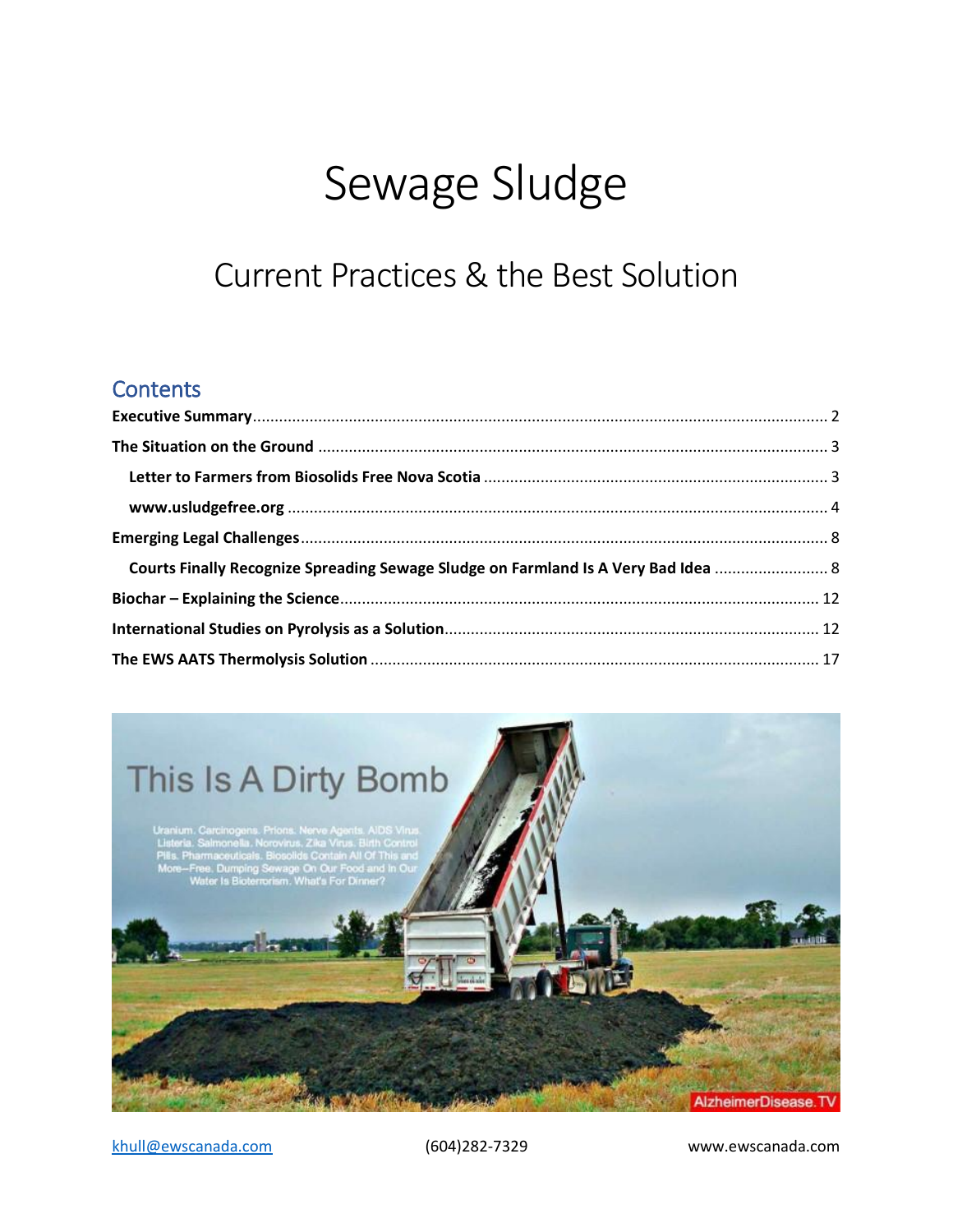

## <span id="page-1-0"></span>Executive Summary

Spreading Sewage Sludge on your land will poison your soil, kill your livestock, and get you sued; the class action suits are already gathering momentum. This document will help you understand the very troubling issues surrounding the campaign to sell sewage solids as benign fertilizer.

The document addresses the issue of spreading sewage sludge on land that is either used for directly growing food or is used on range land where livestock or wild animals consume it. This practice of spreading sewage on farmland predates the modern era; however, our city sewage sludge is not your grandfather's manure. Urban sewage now includes chemicals, heavy metals, pharmaceuticals, hormones, medical waste and pathogens that fundamentally change the implications of this practice.

The need to neutralize or remove the toxicity is obvious, and new technological advances will allow us to do this effectively and ecologically.

In the first section we review the current practice and the dangers it represents to the health of humans, livestock and wild animals. We support our position with a 2010 letter written by Dr. Marilyn Cameron, the DVM Chair, Biosolids & Waste Water Caucus for Biosolids Free Nova Scotia, explaining the issues in simple terms. We also borrow heavily from the works of [www.usludgefree.org,](http://www.usludgefree.org/) whose principal has done a terrific job of researching and presenting the material.

In the second section we explain the legal implications of growing food in a substance that is unquestionably toxic. For the past 16 years we have seen a growing movement to challenge this practice in the courts and we have seen verdicts that are causing a rethink of this method of dealing with our waste.

There is an alternative to land-spreading of sewage sludge, however it's likely that governments are insisting on land-spreading and assuring the people (falsely) of its safety, because they simply don't know of the alternative. It turns out that many international studies have shown that Pyrolysis, an alternative to land-spreading, is the single best means of dealing with sewage sludge. We give a brief synopsis of nine such university studies, from five different countries.

Lastly, we talk about a specific pyrolysis technology (we more accurately call it thermolysis). The technology is Canadian owned and managed by EWS, and although the first plants have been manufactured in Europe, the company has plans to move manufacturing to Canada. The AATS solution is the most advanced pyrolysis solution in the world, which, in turn, makes it the best solution for processing sewage biosolids.

It can be noted that processing the sewage sludge is a two-step process that first separates the solids and water. Dried and pelletized waste produced in the first step is then processed by the reactor bank in the AATS plant. The solution for drying and pelleting the waste is a BC innovation which is manufactured in Abbotsford BC. The drying process neutralizes nearly 100% of the pathogens in the waste material, making the transportation of the waste to our plant a safe and clean process. The subsequent AATS process ensures that 100% of pathogens are killed, over 97% of pharmaceuticals are eliminated, all hormones and toxins are destroyed, and heavy metals are sequestered (locked in) in the biochar manufactured by the AATS plant.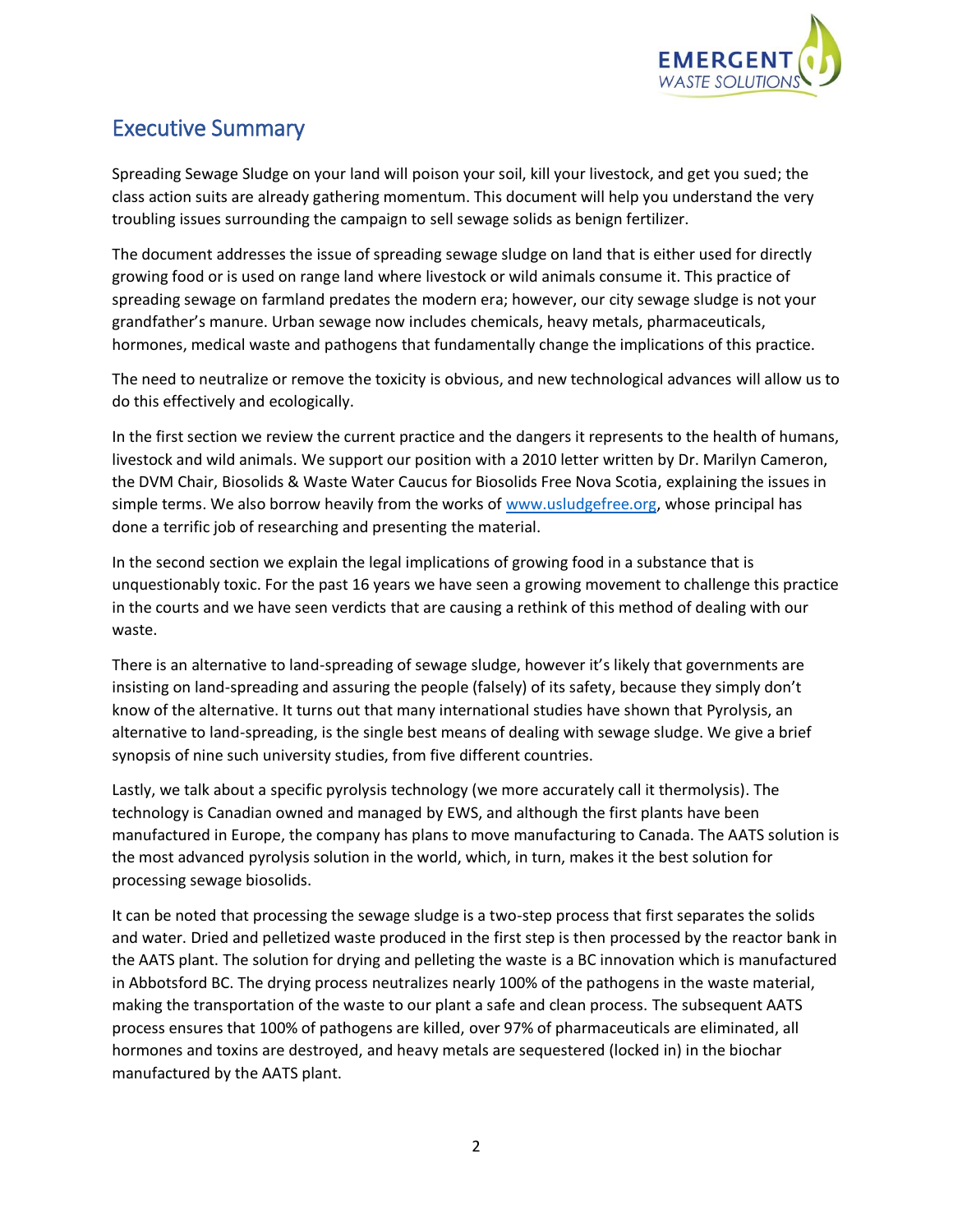

## <span id="page-2-0"></span>The Situation on the Ground

We begin this section with a letter from a respected doctor in Nova Scotia. Dr. Marilyn Cameron has been a practising veterinarian in Kings County for 15 years. She is Chair of the Biosolids & Waste Water Caucus with the Nova Scotia Environmental Network and a founding member of No Farms No Food - a coalition of concerned Kings County citizens striving to preserve farmland for future generations.

#### <span id="page-2-1"></span>Letter to Farmers from Biosolids Free Nova Scotia

Source: Submitted Date: 09-Jul-2010

My name is Marilyn Cameron and I am Chair of the Biosolids & Waste Water Caucus with the Nova Scotia Environmental Network. Our Caucus firmly believes in the importance of supporting local farmers and our members shop in our communities and buy local at every opportunity. We agree that everyone benefits if agriculture succeeds and flourishes in Nova Scotia. Farming contributes significantly to our economy. However, we want to be assured that the foods produced in our province are, not only the freshest, but also the safest of foods produced anywhere.

We understand that treated sewage sludge (biosolids) is being utilized by some farmers on their crops or forage fields in Nova Scotia. We have concluded that, unless sewage waste is completely free of industrial, commercial, and hospital contaminants or pathogens, using the product as a soil additive or fertilizer on agricultural soils is too risky an endeavor to ensure public health and safety - even if "treated". Treatment processes are not able to remove or stabilize most pollutants in sludge and these chemical substances can linger in the environment for decades - potentially contaminating our food and water sources. It is of concern to various livestock specialists that certain contaminants in sewage sludge could be accumulating in the fats in meat or milk products of livestock animals or impacting their health. In addition, some toxins can be taken up by plants and others can leach into groundwater sources or can remain and accumulate in the soils for many years – according to numerous environmental scientists.

The Biosolids Caucus is quite concerned that farmers are not being provided adequate information about biosolids and the negative impacts that its use could have on your soils, groundwater and surface water sources, livestock health, and property values. Farmers will be the ones left paying the price for any damaged land, contaminated water, or human, wildlife and livestock illnesses, etc. Farmers may also suffer losses resulting from lack of consumer confidence in local foods. The government of Nova Scotia has relinquished all liability that results from the use of the product and has clearly indicated that the end users (farmers) will be held responsible for any negative outcomes.

We are hoping that your farm does not utilize biosolids to fertilize your crops/animal feeds. It would be a shame to diminish the gains made in the "buy local" movement recently. More and more consumers seem to want local foods which are safe, healthy and are environmentally sustainable. If your farm does not use biosolids, we would really appreciate hearing back from you so that we can add your farm's name to the list posted on the Nova Scotia Environmental Network's website.

#### Kindest Regards,

Dr. Marilyn Cameron, DVM Chair, Biosolids & Waste Water Caucus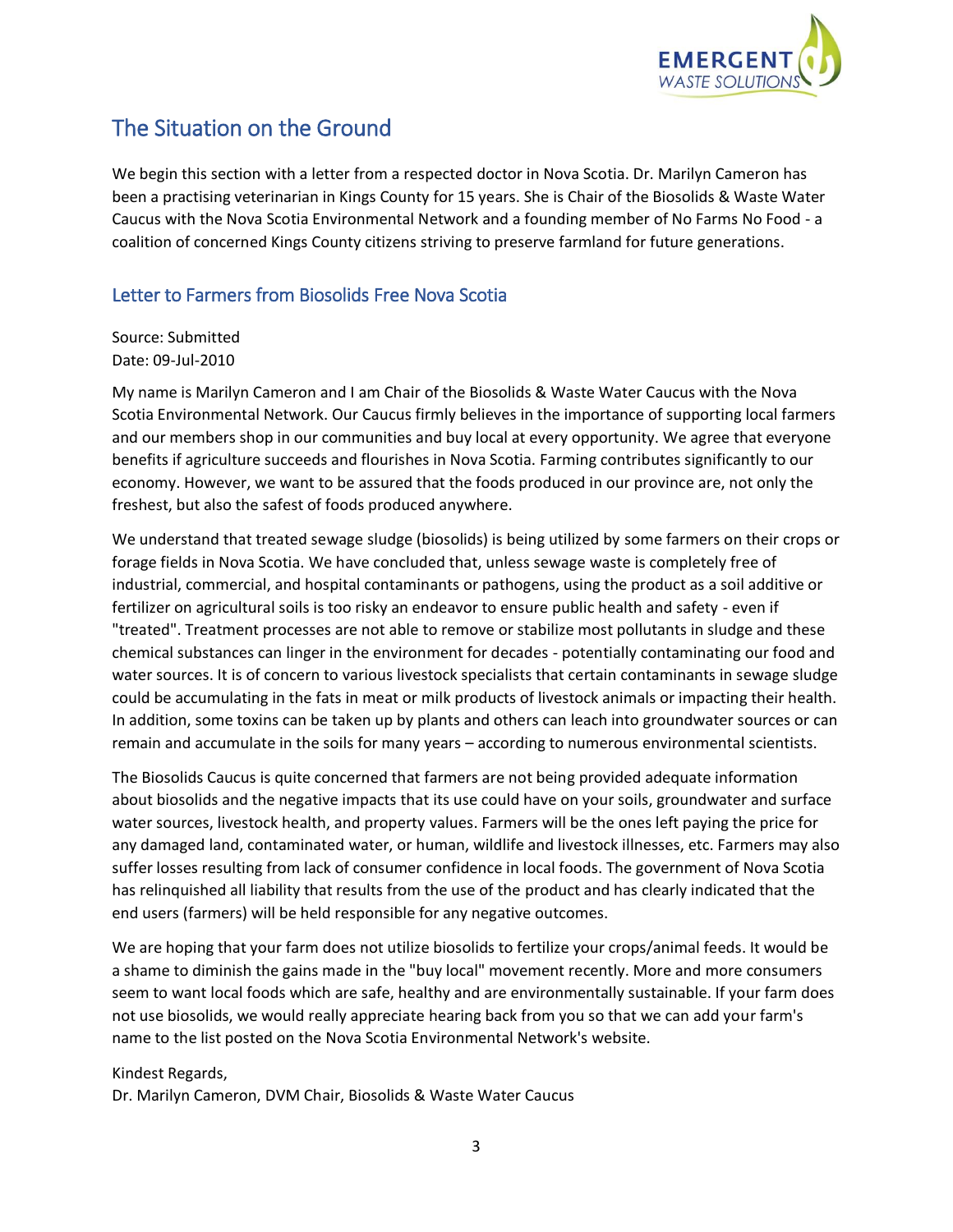

#### <span id="page-3-0"></span>www.usludgefree.org

The following synopsis is directly derived, with explicit permission, from the material at [https://usludgefree.org.](https://usludgefree.org/) This organization has done a stellar job of collating a myriad of material, drawn from a variety of sources, and putting it in an easy to understand format. Accordingly, the following is a summary of the material collected by this impressive group.

#### **The situation** *on the ground***:**

- 1. Farmers and ranchers do not know exactly what is being spread on their land; they are not given accurate information by those charged with spreading the sludge. For example, while municipalities point out that beneficial Nitrogen & Phosphorus are present in sewage sludge, the fact is that no two loads of sewage sludge have the same composition of chemicals or pathogens and the farmer runs the risk of an unbalanced application of (so called) supplements.
- 2. Sewage treatment plants don't produce fertilizer; they are not designed to. They are designed to concentrate waste material, not only from homes but from businesses, industry, hospitals, laboratories and funeral homes.
- 3. Testing standards and methodology for the biosolids is set to a remarkably low standard and would not be acceptable in other areas.
- 4. People have the misapprehension that these biosolids are like livestock manure, however this is far from the truth; by using human waste farmers are introducing human bacteria and pathogens into our food and water supply.
- 5. Toxic buildup over time isn't measured. The infrequent testing that is done doesn't consider the buildup of toxins over years of this practice.
- 6. Identifying toxins and other harmful pollutants is further complicated by the mystery as to where the biosolids are coming from. The biosolids may come from such a wide regional distribution that the businesses, industries and medical facilities that contributed to the sludge cannot be identified.

#### **Are you really comfortable eating food grown in sewage?**

There are well proven health and safety risks of growing food in toxic waste; when you really stop to think about it why would anyone conclude that eating vegetables grown in toxic material is good for you?

Think about the number of outbreaks of food poisoning we hear about in the news. When we hear that lettuce (for example) has E. coli contamination we assume it was from food-handlers, somewhere between the growing and the final sale, but is it possible that the source is nothing more than the sewage sludge the lettuce was grown in?

The fact of the matter is that foods grown in sludge-applied lands absorb the heavy metals hosted by the sewage sludge; this is only logical. Heavy metals build up in the soil over time, as they do not necessarily wash away, and so plants may continue to uptake heavy metals from the soil for years after sludge is applied. The amount of uptake into the vegetable is dependent somewhat on which crops are grown, as some are much more efficient in drawing up heavy metals. Also, it is important to note that plants can be affected by toxicity before they show it visibly, so one cannot rely on visual inspection to determine if the plant is safe to eat.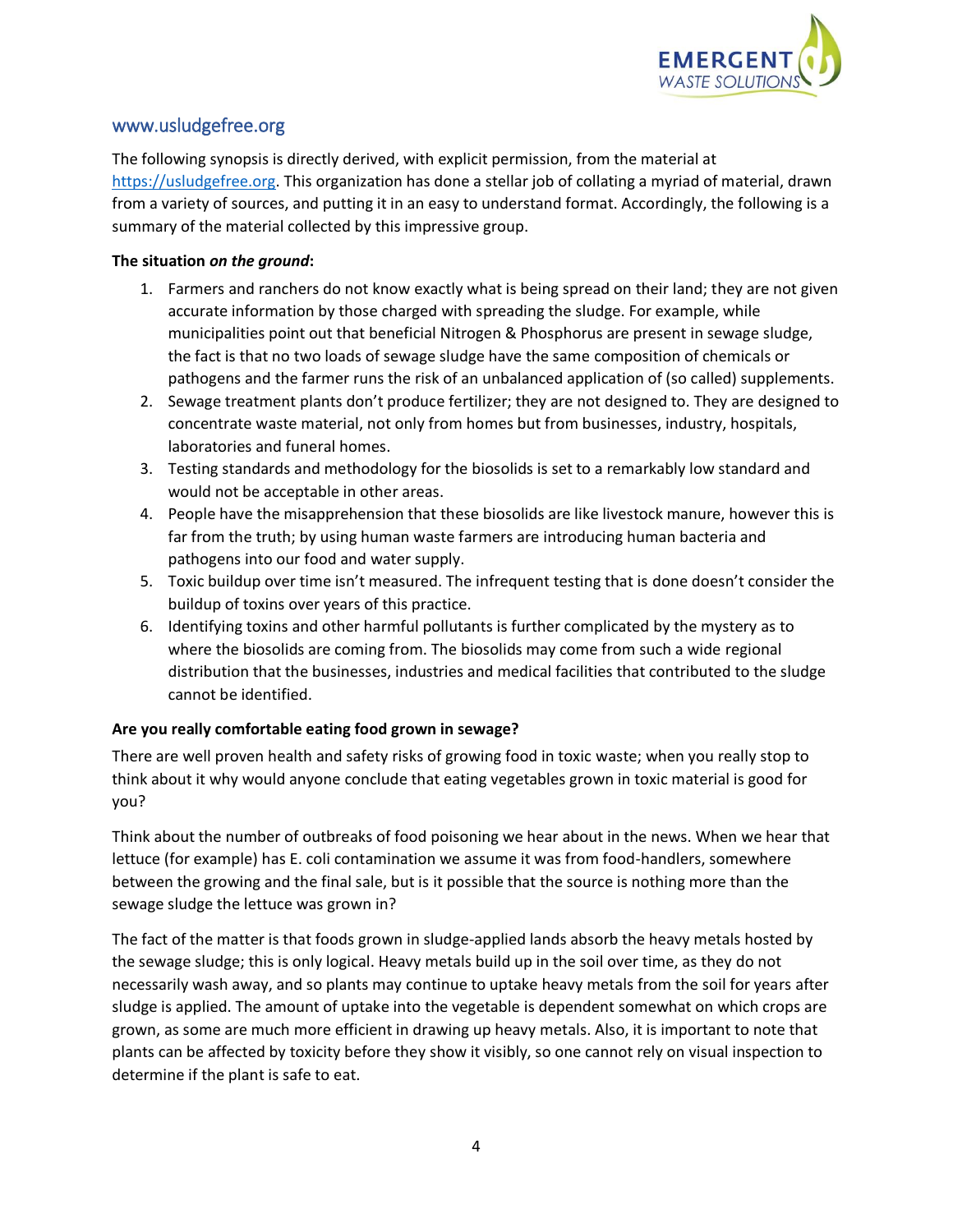

Cadmium and lead are heavy metals which have been linked to intestinal and kidney damage; they are easily taken up in products like carrots, potatoes, lettuce, spinach and grains. Crops can absorb a multitude of chemicals and pharmaceuticals, yet few jurisdictions test foods for any of the known toxins found in sewage sludge. Of course, labels are not mandatory for food grown in sewage sludge, so consumers have no way of knowing if they are consuming heavy metals and pharmaceuticals.

Additionally, in some parts of the US, recycled water from waste water treatment plants is used to irrigate crops, including strawberries and broccoli. Multi drug-resistant bacteria are found to survive the treatment process and be present in the finished water product. In Santa Barbara, California, the water effluent finished product of recycled water contained bacteria resistant to 11 of 12 antibiotics and were also chlorine-resistant. Water effluent is now recognized to carry the remains of many of our chemical and pharmaceutical by-products. For instance, recent studies have found that 75% of the key ingredient used in antibacterial hand soap, triclocarban, remains in sewage sludge even after it has been biologically treated for up to three weeks.

The stunning lack of research on the impact of toxins found in sewage sludge and applied to pastures is unsettling.

Dioxin, found in many samples of sewage sludge, gathers in meat, fats and milk and is a carcinogen and is known to cause birth defects. Many chemical contaminants and heavy metals found in sludge – including dioxin, PCBs, pesticides, some flame retardants and cadmium – tend to bio-accumulate in fat tissue and milk. Studies show that PCBs, dioxin and flame retardants all concentrate in breast milk and are extremely accessible to the nursing baby. Milk, in general, collects and accumulates dioxin, but testing of breast milk and the effect of it on babies has not been properly researched. Studies from respected universities, including Cornell University, have begun tracing the link between known toxins found in sludge and their infiltration into the plants and animals we consume.

#### **SLUDGE DANGERS: FARMERS, AMERICA'S FOOD SOURCE & OUR FUTURE**

Sewage sludge is falsely marketed to farmers as a fertilizer because it has measurable amounts of Nitrogen and Phosphorous, and by accepting the sewage sludge the farmer can save thousands of dollars normally spent on synthetic fertilizer.

But studies from Yale University in 2010 found that sludge/biosolids aren't heated high enough in the standard sewage treatment plants to kill all the pathogens. This is no surprise; in 2006, studies funded by the Water Environmental Research Foundation (WERF) – an arm of the sludge industry – noted that sludge/biosolids that were dewatered by centrifuge created a material that passed standard bacteria tests, yet just 20 minutes after dewatering, showed substantial increase in bacterial counts. WERF also released findings that confirm the re-growth of fecal coliform after treatment. Somehow science and industry have chosen to ignore the obvious – bacteria re-grow after treatment.

Dozens of chemicals found in the '2009 Targeted National Sewage Sludge Survey' are introduced into the environment, include neurodevelopmental toxins, which have been found to alter brain growth. Polychlorinated biphenyls (PCB), dioxin, brominated flame retardants and pesticides have all been found in sewage sludge. The use of sewage sludge on any open land means that America's toxic waste may be absorbed by crops and find their way up the food chain and into human diets.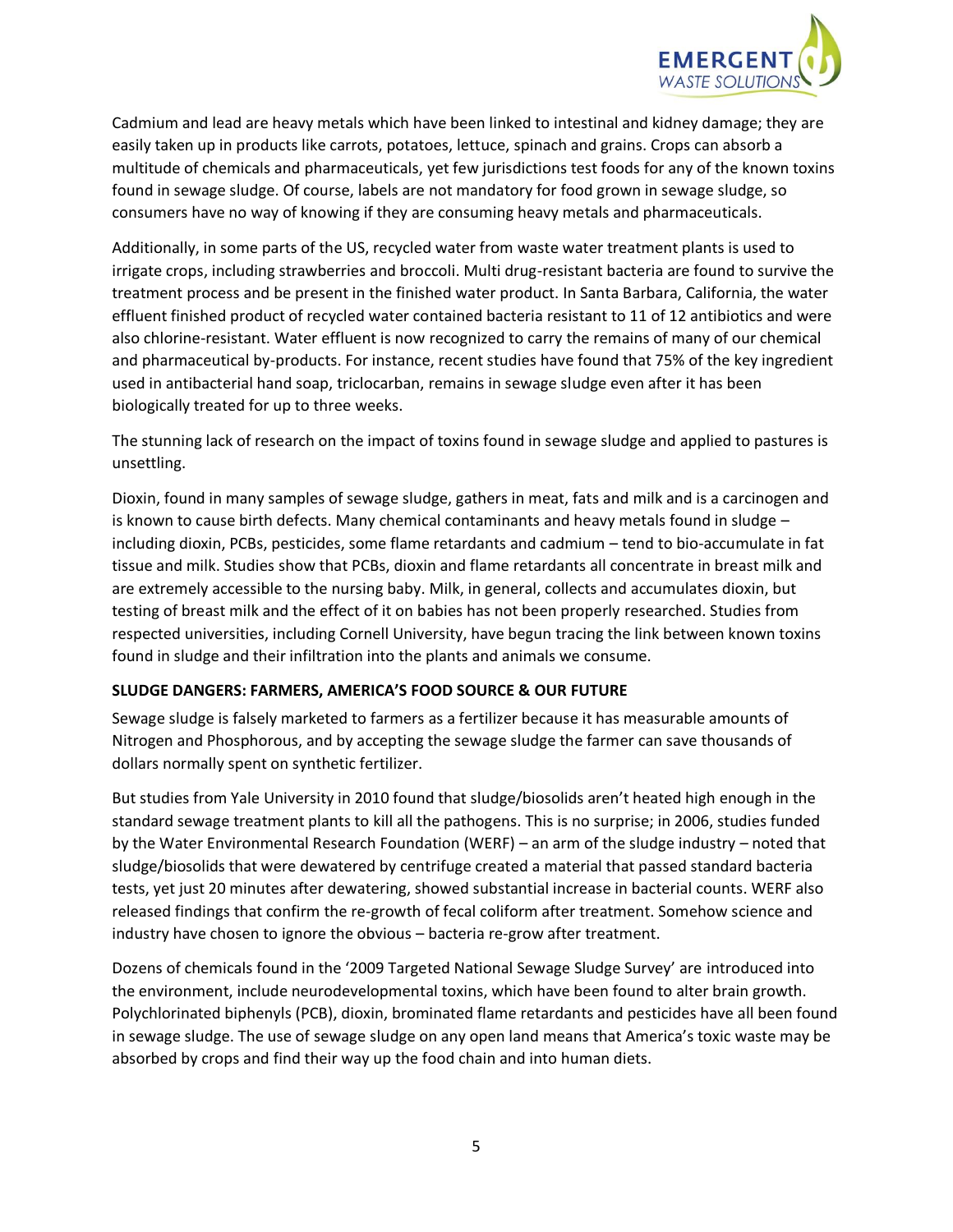

#### **CROP LOSSES**

According to soil scientists at Cornell University Waste Management Institute, farmers using sewage sludge as fertilizer may experience reduction of crop production. In some cases, crop and livestock loss can take upwards of ten years to present as a noticeable problem. Test plots at Cornell University where sewage sludge was applied still are unable to sustain simple soil life like worms.

"Agricultural soils accumulate trace metals, particularly copper and zinc, as a result of their presence in sewage sludge/ biosolids and fungicides that are applied over a long period of time."

#### **TOP DRESSING = SURFACE SLUDGE**

Cattle and other livestock may also be allowed to graze on pastures with sludge 'top dressing' – the practice of spraying sludge on top of the foliage of a grazing field without plowing into the soil.

While grazing animals ingest soil as part of their food source, the EPA risk assessment assumes a mere 1.5% of animal's diet as soil intake. Yet poultry is known to consume soil in their general foraging diet in varying amounts; geese will consume as much as 8% of their diet as soil, wild turkeys will consume up to 9% and chickens and other poultry have been found to accumulate dioxins in their bodies. For some animals, like sheep, up to 30% of their diet is soil from grazing. Cattle ingest anywhere between 1% and 18% of the dry matter of soil or sludge while grazing. Wild animals also ingest foliage and soil in varying amounts and remain untested for health contamination. In communities where hunting is prevalent and game meat is part of the diet, sludge contamination should be considered a cause for concern.

Dr. Murray McBride, of the Cornell Water Management Institute, expresses concern with grazing animals on fields that have been 'top dressed', noting that '…. the animal can be ingesting something close to pure sludge.'

#### **SLUDGE TURNS AMERICA'S FARMS INTO TOXIC DUMPS**

Farmers throughout America, including Georgia, Vermont, Washington and Missouri, have been destroyed by the toxic pollutants in sludge. In some cases, such as United States vs. Cooper the farmer was charged and imprisoned for improper disposal of Class B sludge. In 2009, Missouri farms that received sludge marketed as a fertilizer from a tannery, were linked to an outbreak of brain cancer after contaminating the community with Hexavalent chromium, also known a Chromium 6.

In other cases, such as McElmurray v. Augusta-Richmond County, farmer Andy McElmurray accepted sludge to his 1,730 acres dairy farm only to witness the death of his land and lifestyle. With the filtered information and constant reassurance of safety of the sludge, Andy had no idea that the sludge contained levels of arsenic, toxic heavy metals and PCB's two to 2,500 times federal health standards. His cows died a slow and painful AIDS-like death while Andy searched for an answer. Finally, he discovered that the sludge he had been accepting as free and "safe" fertilizer was the cause of his problems. Even years after halting sludge application, his farm is still too toxic to support plants and livestock. In McElmurray's court case, Judge Alaimo stated, "senior EPA officials took extraordinary steps to quash scientific dissent, and any questioning of EPA's biosolids program."

Although McElmurray's neighboring farmer, Bill Boyce also won his court case, Boyceland Dairy v. City of Augusta, he lost his fourth-generation family farm after accepting sludge as a fertilizer for cultivation and grazing. Despite constant reassurance from sludge haulers and the city of Augusta, Bill witnessed the steady decline and death of his prize-winning dairy herd, known as Georgia's Boyceland Dairy. In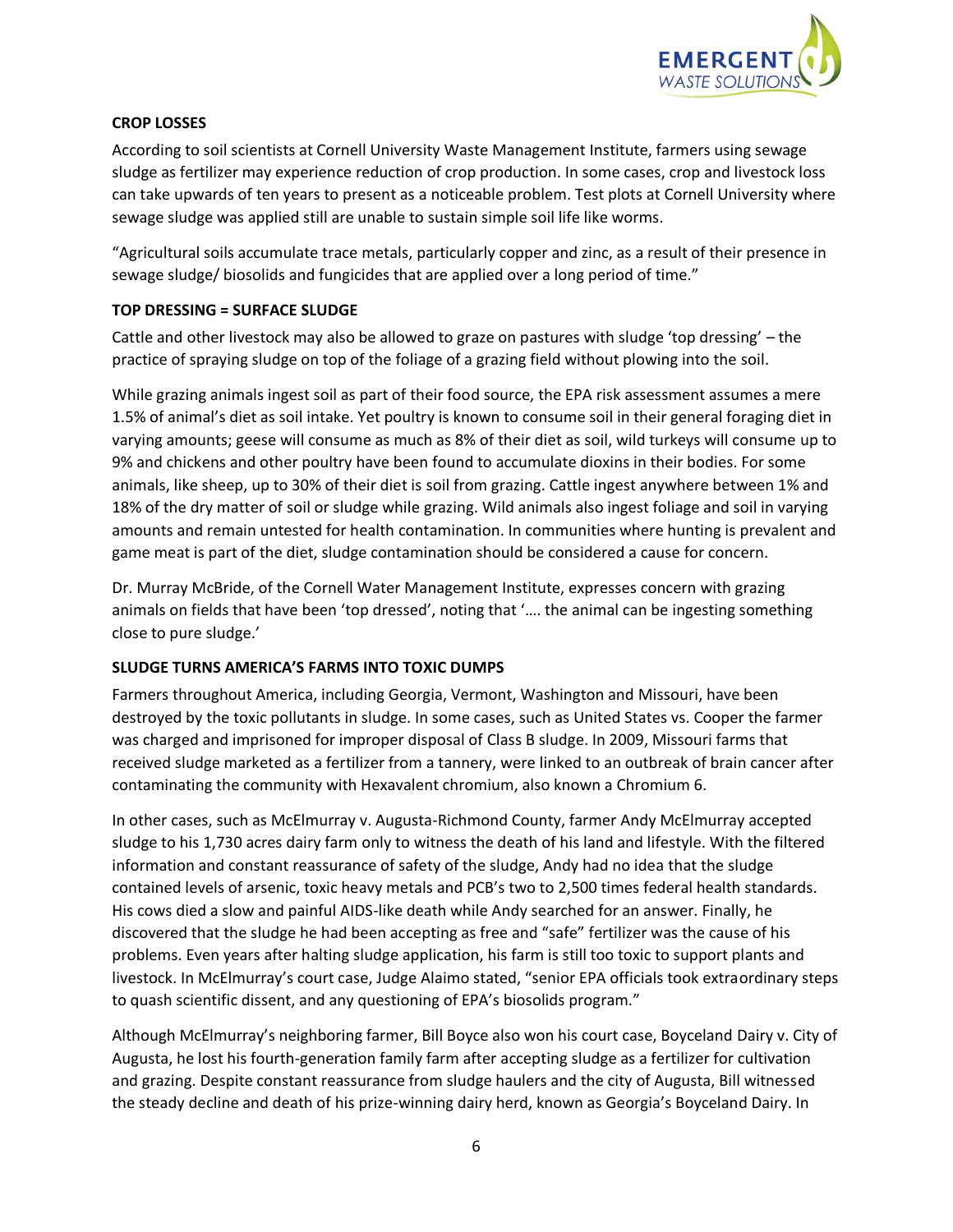

1999, Bill had independent testing performed on the milk from his cows. The stunning test results revealed high levels of thallium, molybdenum and cadmium. EPA lists thallium at a toxic heavy metal that can cause gastrointestinal irritation and nerve damage. Although the USDA regards thallium as one of the most dangerous agents of potential bioterrorism against the nation's food supply, thallium is not required for testing in sludge.

#### **SLUDGE –BE CAUTIOUS**

By using our human waste as a false fertilizer, we are introducing our own species bacteria and pathogens into our food and water supply. Land application of sewage sludge is no more than pollution transfer to the very source of our nourishment. A glance at the rise in infectious incidents in America's food supply and 5,000 annual deaths from food poisoning are true cause for alarm and necessitate 'connecting the dots.' Why are we pouring known toxic waste where we grow our food, gather our drinking water and raise our families? It's time to end our 'toilet-to-table' approach to food production.

It is interesting to note that some farming practices regarding the feeding of livestock in certain countries have been condemned here in North America because the fact is that, to an extent, one animal species feeds off the effluent of other animals. The negative health effects of this practice have been chronicled and we have restrictions on this practice in the West, does it then make sense that we have our livestock consume human effluent?

It is ironic to note that various governments around the world provide comprehensive guidelines on how livestock that will end up on our dinner table should be fed. There is, for example, is a document from the Australian government that says the following:

*"Using plant-processing wastes, reject fruit and vegetables and other food wastes as livestock feed may seem to be a practical and economic way of using or disposing of such materials.*

*However, people producing stock or animal products intended for human consumption should be aware that feeding any material that has not been produced specifically for use as stock feed can cause unacceptable chemical residues in animal products.*

*Topics include:*

- *residue risks*
- *chemical residue risk assessments*
- *prohibited substances in ruminant feeds*
- *residue testing services"*

#### *[https://www.dpi.nsw.gov.au/animals-and-livestock/beef-cattle/feed/dangers-feeding-waste](https://www.dpi.nsw.gov.au/animals-and-livestock/beef-cattle/feed/dangers-feeding-waste-material-livestock)[material-livestock](https://www.dpi.nsw.gov.au/animals-and-livestock/beef-cattle/feed/dangers-feeding-waste-material-livestock)*

Here we have guidelines that would seem to preclude the use of sewage sludge as an additive; the sludge certainly contains "unacceptable chemical residues" and most certainly has not been "produced specifically for use as stock feed". This is an example of where governments abrogate their responsibility to protect our food sources because they simply have not felt the compunction to find a better solution to this contentious issue.

For more information we recommend the reader view the following two video links: Trailer for the soon-to-be-released movie, "Biosludged": <https://vimeo.com/202413146>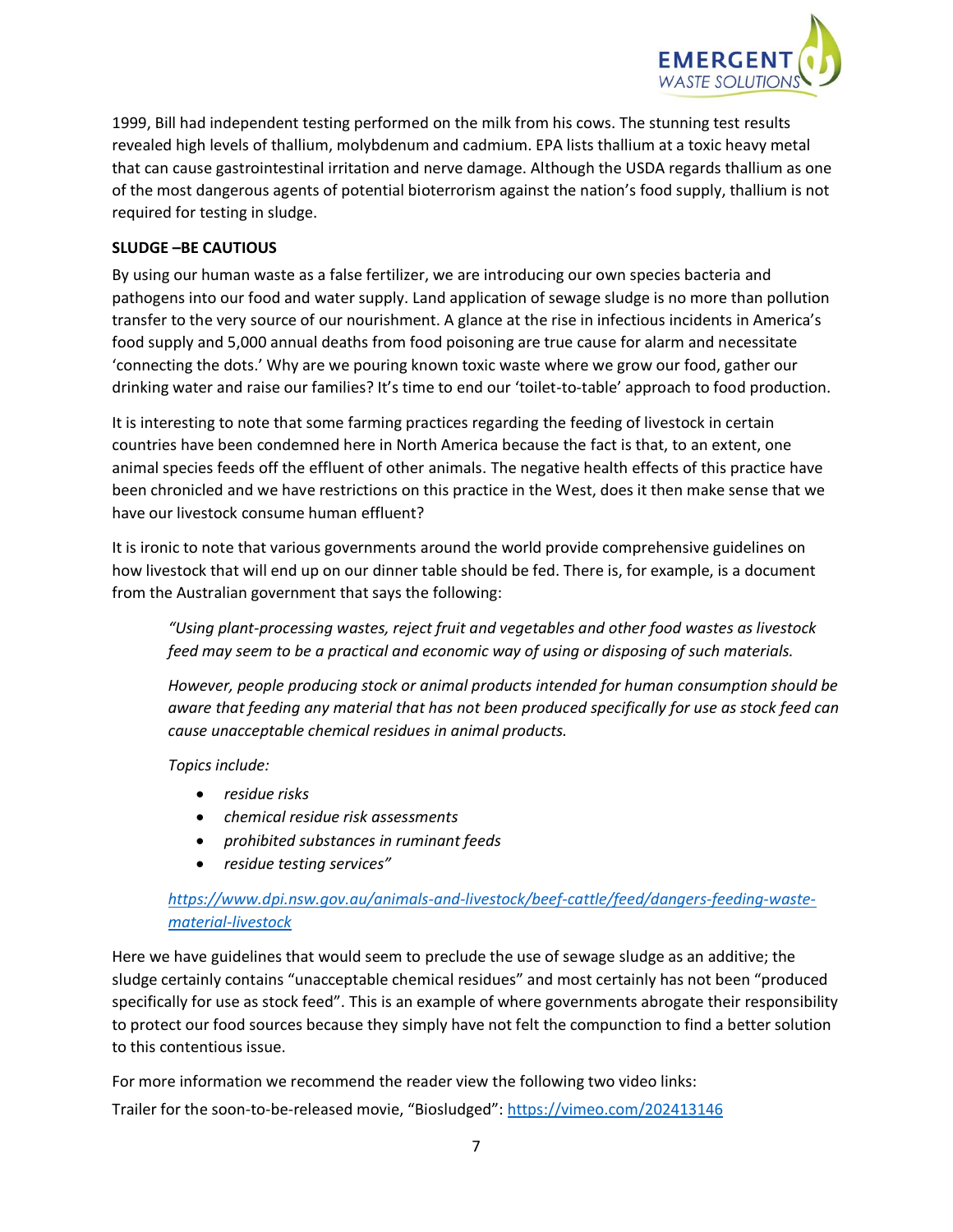

Interview with Dr. David Lewis:<https://vimeo.com/268845722> Also, we recommend the reader consider the following website: http://www.biosludged.com

## <span id="page-7-0"></span>Emerging Legal Challenges

There are dark clouds on the horizon for the sewage sludge industry. They have been very successful to this point in hiding the toxic nature of the sewage sludge they've been spreading on food producing and grazing lands, however thanks in large part to the information accessible through the web people everywhere are becoming aware of the practice and the toxic dangers of it.

In this section we point to examples where the courts are siding against the sewage spreading companies. Whole articles are presented here such that background information is available for edification and so that credit is given to those who have done the research and writing.

#### <span id="page-7-1"></span>Courts Finally Recognize Spreading Sewage Sludge on Farmland Is A Very Bad Idea

March 7, 2008

Associated Press by John Heilprin and Kevin S. Vineys Environment & Climate, Farm Issues, Food Safety

from Yahoo! News

It was a farm idea with a big payoff and supposedly no downside: ridding lakes and rivers of raw sewage and industrial pollution by converting it all into a free, nutrient-rich fertilizer. Then last week, a federal judge ordered the Agriculture Department to compensate a farmer whose land was poisoned by sludge from the waste treatment plant here. His cows had died by the hundreds. [http://www.commondreams.org/archive/wp-content/photos/0307\\_01.jpg](http://www.commondreams.org/archive/wp-content/photos/0307_01.jpg)

The Associated Press also has learned that some of the same contaminants showed up in milk that regulators allowed a neighboring dairy farmer to market, even after some officials said they were warned about it.

In one case, according to test results provided to the AP, the level of thallium - an element once used as rat poison - found in the milk was 120 times the concentration allowed in drinking water by the Environmental Protection Agency.

The contaminated milk and the recent ruling by U.S. District Judge Anthony Alaimo raise new doubts about a 30-year government policy that encourages farmers to spread millions of tons of sewage sludge over thousands of acres each year as an alternative to commercial fertilizers.

The program is still in effect.

Alaimo ordered the government to compensate dairy farmer Andy McElmurray because 1,730 acres he wanted to plant in corn and cotton to feed his herd was poisoned. The sludge contained levels of arsenic, toxic heavy metals and PCBs two to 2,500 times federal health standards.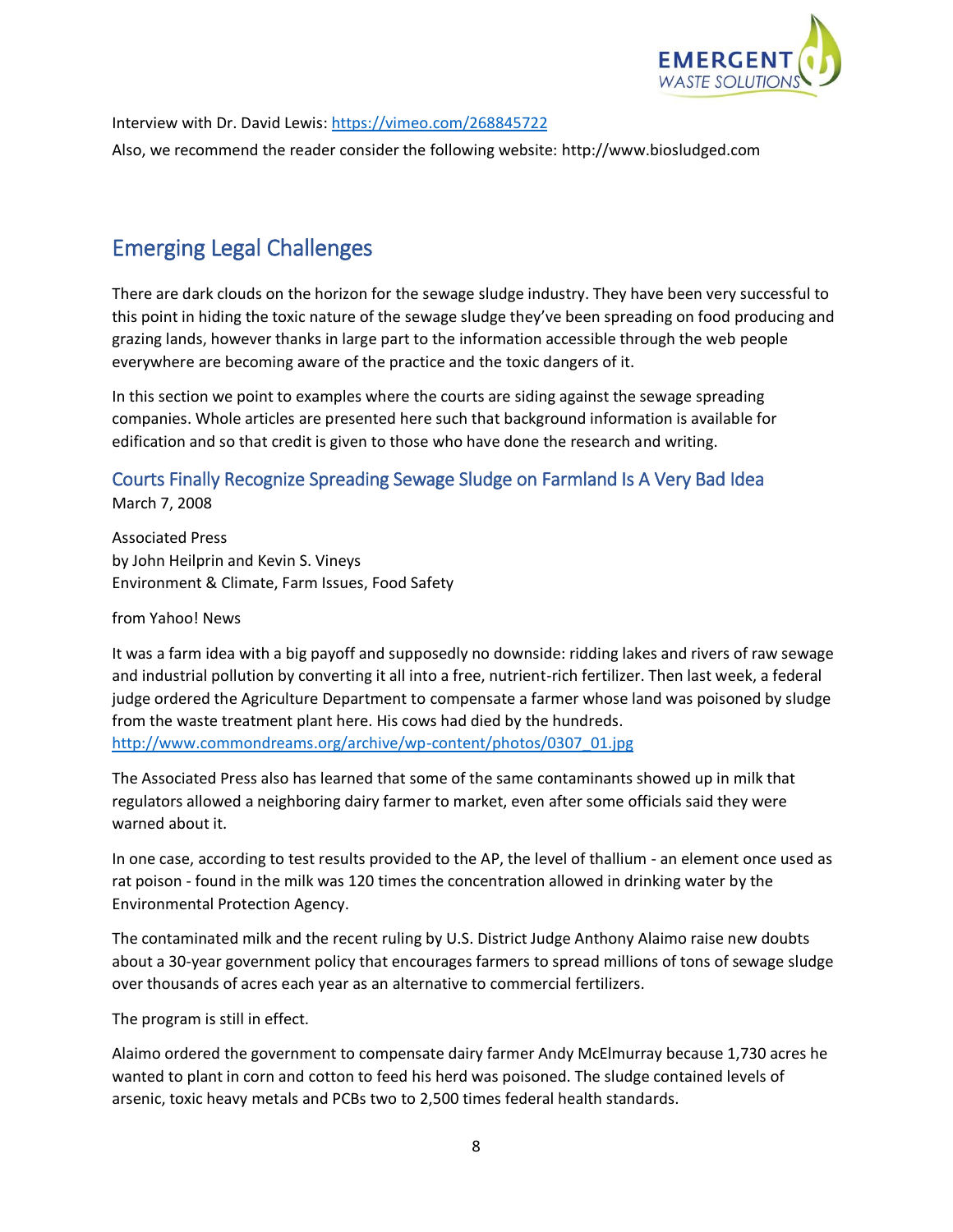

Also, data endorsed by Agriculture and EPA officials about toxic heavy metals found in the free sludge provided by Augusta's sewage treatment plant was "unreliable, incomplete, and in some cases, fudged," Alaimo wrote.

EPA-commissioned research by the University of Georgia based on the Augusta data was included in a National Academy of Sciences report and served as a linchpin for the government's assertion that sludge didn't pose a health risk.

In his 45-page ruling, Alaimo said that along with using the questionable data, "senior EPA officials took extraordinary steps to quash scientific dissent, and any questioning of EPA's biosolids program."

Benjamin H. Grumbles, EPA's assistant administrator for water programs, said Thursday that the judge's order underscored the significance of what he called strong national standards on sludge rather than undercutting the giveaway program.

"This unfortunate instance of poor recordkeeping and biosolids sampling techniques on the part of one plant reiterates the importance of our national biosolids program," Grumbles said in a written response to AP questions about the ruling.

About 7 million tons of biosolids - the term that waste producers came up with for sludge in 1991 - are produced each year as a by-product from 1,650 waste water treatment plants around the nation.

Slightly more than half is used on land as fertilizer; the rest is incinerated or buried in landfills. Giving it away to farmers is cheaper than burning or burying it, and the government's policy has been to encourage the former.

Alaimo's decision was a bittersweet victory for McElmurray, whose silos and dairy barns sit mostly empty since his herd was wiped out. He contends the cows were done in by grazing on sludge-treated hay for more than a decade, beginning in 1979.

Interviewed before the ruling, McElmurray crossed his arms, scowling at the empty pastures and idle equipment where his prize-winning herds once grazed here in eastern Georgia. "This farm never would have looked like this if we hadn't used the city's sludge," he said angrily.

The city of Augusta recently settled a lawsuit with him over the dead cows for \$1.5 million. Another nearby dairy farmer, Bill Boyce, won a \$550,000 court judgment against the city on his claim that sludge was responsible for the deaths of more than 300 of his cows.

The deaths of McElmurray's and Boyce's cows in the 1990s and their suits against Augusta raised a red flag with officials at EPA, which since 1978 had been promoting the use of sludge as a fertilizer.

In 1999, the agency awarded a \$12,274 grant to the University of Georgia to study the problem. That research would result in a study published in 2003 in the Journal of Environmental Quality finding that the city's sludge was safe, and that EPA's regulations were working.

Cities' sewage and industrial pollution had spewed untreated into lakes, rivers and oceans until 1972, when Congress passed the landmark Clean Water Act.

Back then, cleaning up waterways was the first target of the newly created EPA. The agency oversaw a multibillion-dollar grant program that Congress set up to help cities and counties build wastewater treatment plants that would filter out pollutants.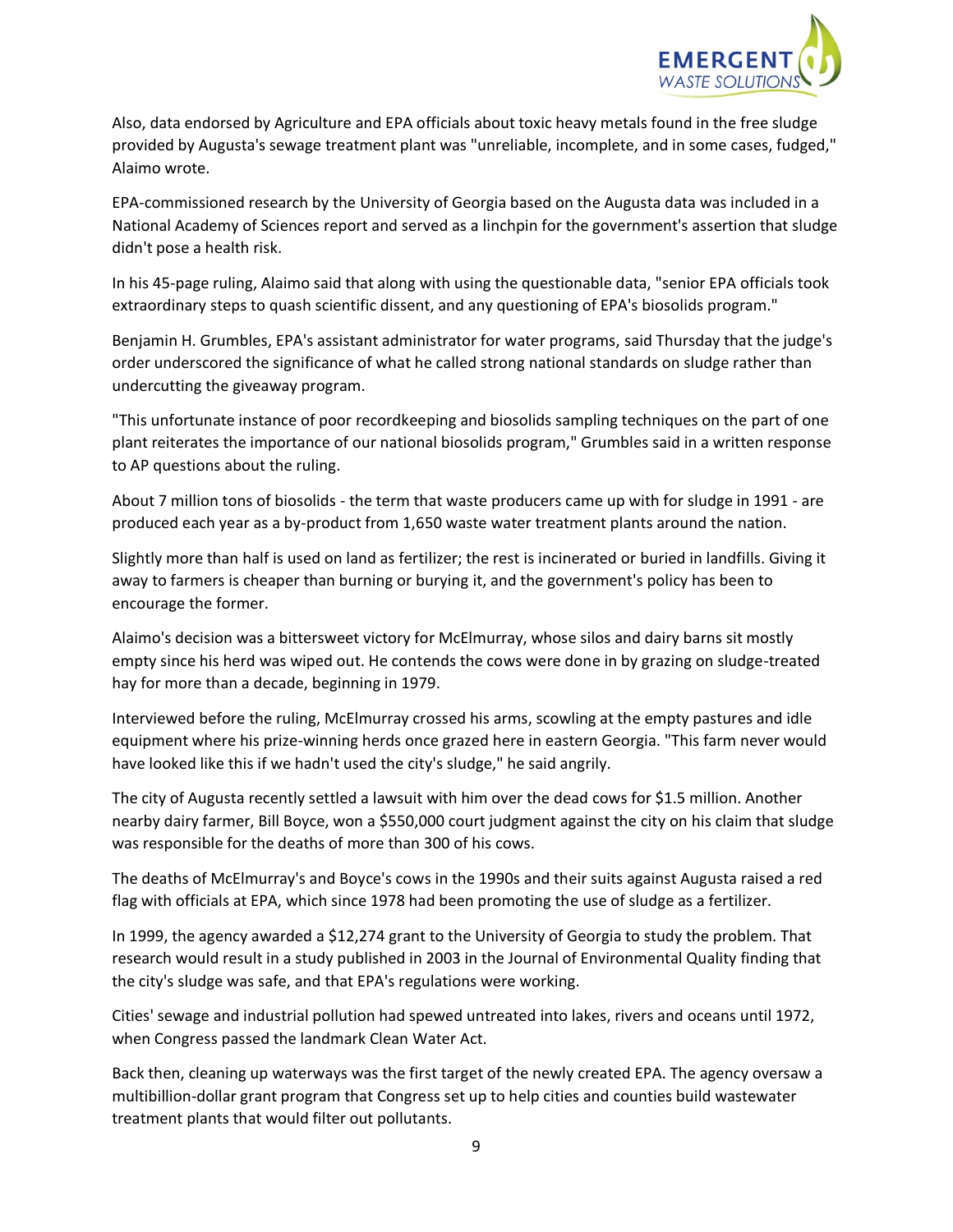

Alaimo, citing data from an environmental engineer hired by McElmurray, found that the Augusta plant was sending out hundreds of truckloads of sludge daily with dangerously high levels of cadmium, molybdenum and chlordane.

The engineer, William Hall of Atlanta, had been a project manager at seven Superfund cleanup sites and had extensive experience with toxic chemicals and heavy metals. His tests found polychlorinated biphenyls or PCBs in the Augusta sludge at levels 2,500 times higher than the EPA standard, thallium levels 25 times the legal limit, and arsenic levels twice the government's health standard.

William Miller, a University of Georgia soil scientist who co-authored the 2003 study commissioned by EPA, stands by the conclusions it drew on how much sludge had been applied to McElmurray's and Boyce's land and the composition of it.

But in a draft of the paper obtained by The Associated Press, he wrote a note by hand saying the authors should "fess up" that they didn't know those things.

"Now, we didn't really know exactly how much sludge and we didn't know the quality of sludge," Miller told the AP in an interview. Despite the discrepancies, he maintained the study was valid. "It does not include fake data," he said.

Boyce told the AP that in January 1999 he informed Georgia dairy regulators and EPA that tests he had ordered on the milk from his cows had come back showing high levels of thallium, molybdenum and cadmium.

A top state official alerted the Food and Drug Administration, but Boyce said no one ever told him to stop selling his milk or mentioned a possible threat to public health.

"We were a little startled," Boyce recalled. "They concluded that our permit was good, and we could continue to sell milk. So, we did."

EPA lists thallium as a toxic heavy metal that can cause gastrointestinal irritation and nerve damage, but the agency has no standard on the metal's presence in milk. Neither does the Agriculture Department, even though it regards thallium as one of the most dangerous agents of potential bioterrorism against the nation's food supply.

State and EPA officials followed up by testing Boyce's milk, but he said they wouldn't share all their results with him or McElmurray. There is no evidence that those officials took any further action. Boyce said he decided finally to reveal the milk contamination to the AP to illuminate a broader issue.

"The real problem was the state and federal regulatory agencies did not do their jobs," he said, adding that EPA and Augusta officials "tried to say we were just a disease-infested herd. Well, that's just a bunch of bullhockey."

Charles Murphy, then head of Georgia's dairy program, said he notified FDA's Administration's office in Atlanta of Boyce's contaminated samples. "I know I talked to them some, shared some of that information with them," he recalled. "I don't think they sent anybody out."

Murphy said he was persuaded by evidence provided to him by Boyce and McElmurray to seek broader state testing of dairy cows, but there wasn't enough money.

FDA officials in Atlanta and Washington said they had no record of Murphy's account.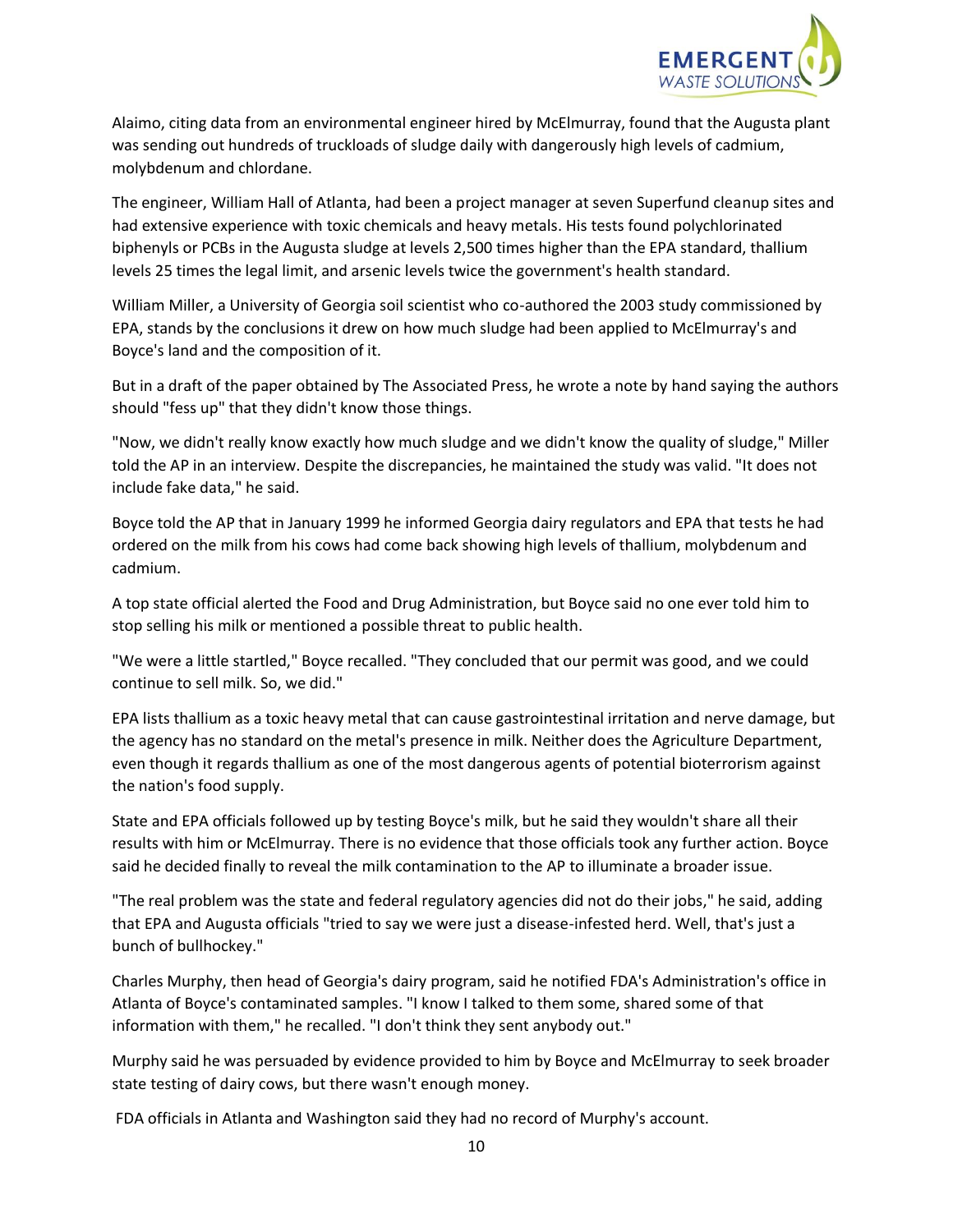

But over the Super Bowl weekend in 1999, two senior EPA officials, Robert Bastian and Bob Brobst, huddled with the two dairy farmers and their lawyer, Ed Hallman, to talk about sludge.

"They showed us some data," Bastian recalled. "I don't ever remember seeing any milk data."

Boyce and McElmurray insist they shared all of their data with the two EPA officials, including separate tests they ran on milk pulled from store shelves in Charleston, S.C. That milk, which came from other farms in the Southeast, suggested more widespread contamination, they said. It had heavy metals similar to those found in Boyce's milk.

There are no records that anyone became ill because of milk tainted with heavy metals or other contaminants that could have come from sludge.

On the Net:<http://www.ag.auburn.edu/aaes/communications/highlights/fall96/cattle.htm> © 2008 Associated Press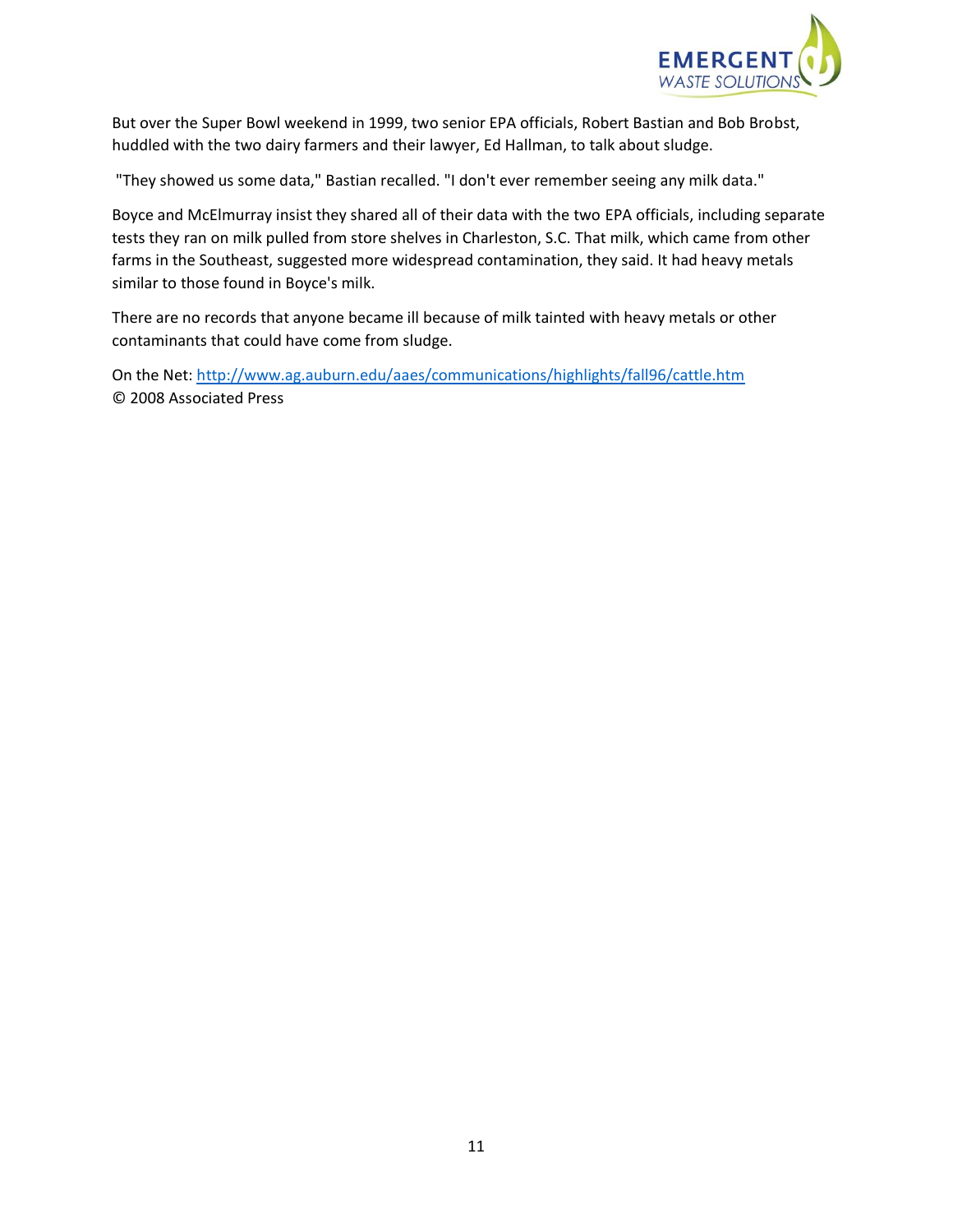

## <span id="page-11-0"></span>Biochar – Explaining the Science

In this section we look at a series of international studies that have identified a superior way of processing biosolids. This methodology creates a carbon substance called biochar, which has a myriad of benefits and has good market value. The following few paragraphs explain why creating biochar is so effective in managing the heavy metals that are in pretty much all sewage biosolids these days.

While adding biochar as a soil enhancement and using it for carbon sequestration, has gained widespread acceptance, the science behind the physical and chemical characteristics as to how this is accomplished has only recently received significant scientific research. We now know that the negative ion properties of biochar attract the positive cation charged ion elements and negative anion ion charged elements through the process of adsorption.

Simply put, the adsorbed ions attach to the surface area of the biochar particles and the elements containing positive ions such as Sodium, Potassium, Calcium, Magnesium and other metals create ionic compounds such as sodium chloride which are locked in the biochar. In contrast, the elements containing negative ions, such as Phosphorus, Nitrogen and Sulfur, are slowly released into the soil to act as fertilizing agents.

To summarize: through the above process, biochar retains and renders inert the toxic chemicals in the sewage sludge and enhances the slow release of nutrients safely into the soil.

The physical chemistry to gather ions on the biochar surface in a condensed layer is either accomplished by the processes described as the Cation Exchange (CEC) for positively charged elements or the Anion Exchange (AEC) for negatively charged elements. Each of these exchanges, either CEC or AEC, measure the capability of the biochar to adsorb each of the above ions.

### <span id="page-11-1"></span>International Studies on Pyrolysis as a Solution

Sewage sludge was pyrolyzed in order to assess the effect of pyrolysis temperature, residence time and biomass chemical impregnation on the yield of biochar production. The pyrolysis temperature was a key factor affecting biochar yield, while the highest yield was obtained at a temperature of 300 °C. Biochar surface area increased with increasing pyrolysis temperature and was maximized (90 m2/g) by impregnating biochar with K2CO3. Raw sewage sludge, as well as biochar samples, were subjected to leaching tests in order to investigate the potential release of heavy metals. Pyrolysis suppressed heavy metal release for the non-impregnated biochars, indicating that there is no environmental risk using sludge-derived biochars as soil amendments.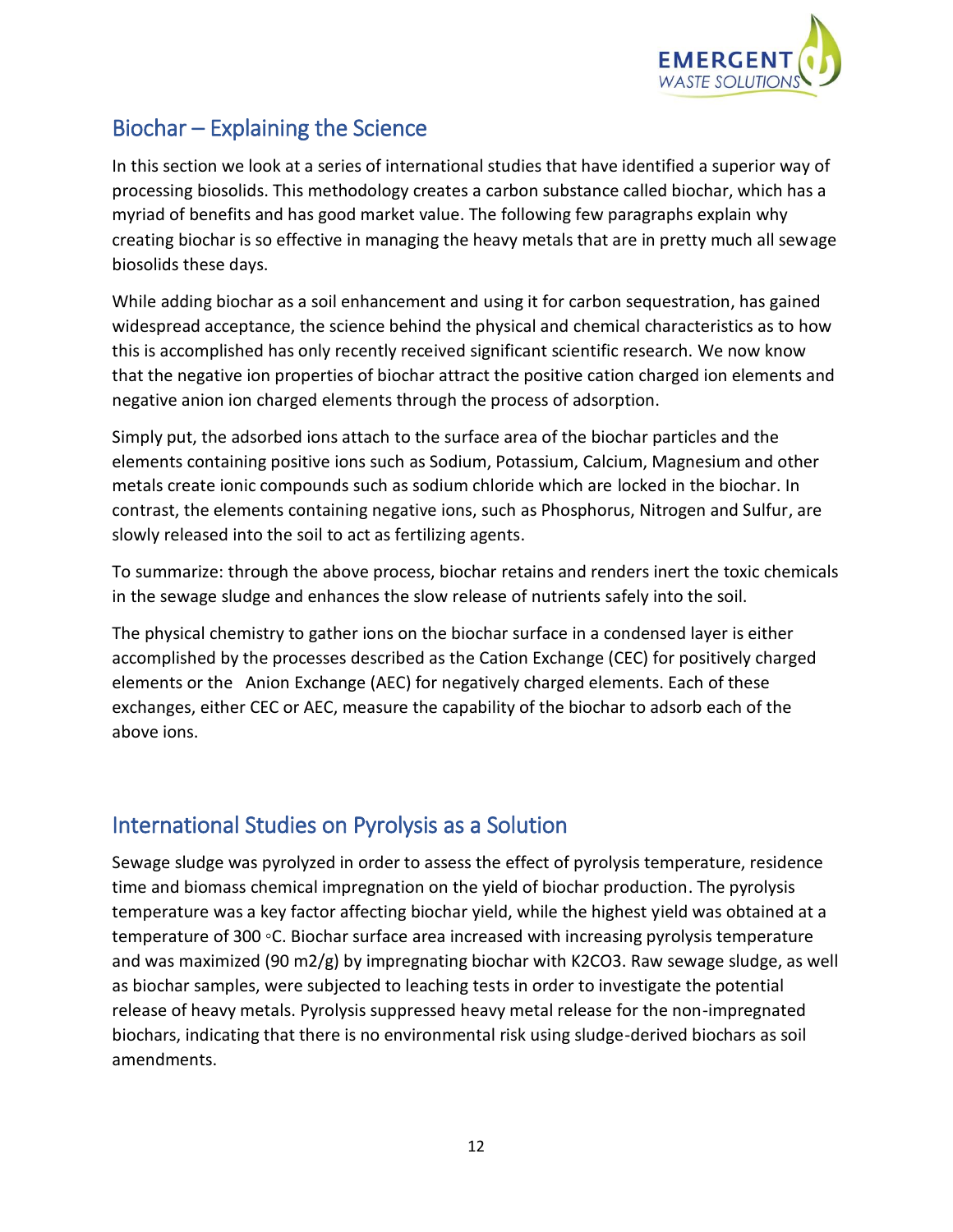



#### **Biochar production by sewage sludge pyrolysis**

Evita Agrafiotia, George Bourasa, Dimitrios Kalderisb, Evan Diamadopoulosa, ∗

<sup>a</sup> Department of Environmental Engineering, Technical University of Crete, 73100 Chania, Greece

**b** Department of Natural Resources and the Environment, Technological Educational Institute of Crete, 73100 Chania, Crete, Greece

The production of sewage sludge has been sharply increasing by municipal sludge treatment plants in China. Sewage sludge is a difficult waste to manage not only due to the high quantities produced but also due to its high concentration of heavy metals and pathogens. The pyrolytic conversion of sewage sludge to biochar and then applied to the land is a sustainable management option. Therefore, the aim of this work is to evaluate the characteristics of nutrients and heavy metals in biochar from sewage sludge pyrolysis, and pot experiments were carried out with different treatments consisting of infertile and contaminated soils. The results showed that the content of major plant nutrients (N, P, K) in sewage sludge biochar meets agricultural requirements. The concentrations of heavy metals (Cu, Pb, Zn, Cd, and Cr) were evidently increased in biochar, but those of available heavy metals were decreased. The sewage sludge biochar can improve soil fertility and enhance plant growth while not increasing plant uptake of heavy metals, and remedied contaminated soil by reducing the plant availability of heavy metals.

Applying sewage sludge biochar to infertile and polluted soils promoted the plant growth and increased the fresh matter weight of Chinese cabbage. Heavy metals were not prone to bioaccumulation in the plant, and the plant availability of heavy metals was reduced in polluted soil.

#### **Nutrients and Heavy Metals in Biochar Produced by Sewage Sludge Pyrolysis: It's Application in Soil Amendment**

#### **Taoze Liu<sup>1</sup> , Bangyu Liu<sup>2</sup> , Wei Zhang<sup>2</sup>**

<sup>1</sup>State Key Laboratory of Environmental Geochemistry, Institute of Geochemistry, Chinese Academy of Sciences, Guiyang 550002, P.R. China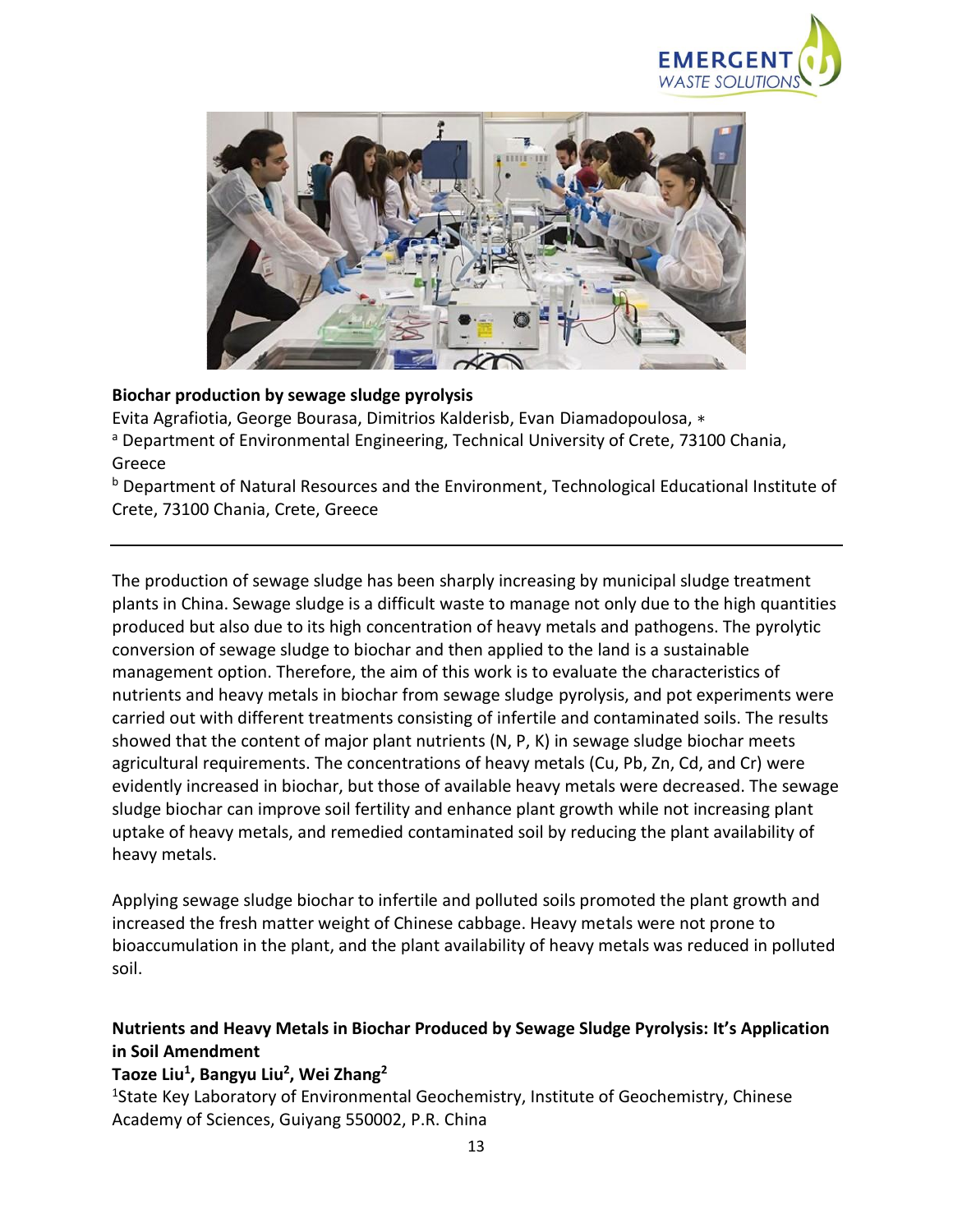

<sup>2</sup>Geography and Tourism Department of Guizhou Normal College, Guiyang 550018, P.R. China

Experimental results revealed that biochars were rich in nutrient contents and they improved garlic yields. Although contents of heavy metals including As, Zn, Pb, Ni, Cd, Cr and Cu, etc. were elevated in the biochars compared to local soil, they fell within the acceptable limits for land application and is a suitable biochar resource, especially biochar produced at 450 C had rich micropores, relatively stable functional groups in structure and rugged surface to contact well with soil, conducive to its usage as a biochar. The garlic grew faster when planted in the biochar-amended soil and had higher final dry matter yields than those planted in the reference soil, especially biochar produced at 450 C corresponding to the highest final yields.

#### **Application of biochar from sewage sludge to plant cultivation: Influence of pyrolysis temperature and biochar-to-soil ratio on yield and heavy metal accumulation X.D. Song <sup>a</sup> , X.Y. Xue <sup>a</sup> , D.Z. Chen <sup>a</sup> , P.J. He <sup>b</sup> , X.H. Dai <sup>c</sup>**

a Thermal & Environmental Engineering Institute, Tongji University, 200092 Shanghai, China <sup>b</sup> State Key Laboratory of Pollution Control and Resource Reuse, College of Environmental Science and Engineering, Tongji University, 200092 Shanghai, China <sup>c</sup> National Engineering Research Centre for Urban Pollution Control, College of Environmental Science and Engineering, Tongji University, 200092 Shanghai, China

Our results indicate there is a great potential to convert wastewater sludge to biochar in order to improve the management of this waste, reduce its transport costs and reduce the production volume. Produced biochar may serve as a valuable soil amendment by supplying plant nutrients and other benefits including carbon sequestration. Our results further highlight the potential to improve the quality, hence the agronomic value and minimize the potential harmful effects of the biochars by controlling the pyrolysis temperature. It is especially very important to have a better understanding of the mobility and bioavailability of the trace elements present in the biochar, before field trials are attempted.

#### **Phosphorus**

The total P content in the wastewater biochar increased by 43% when pyrolysed at a temperature of 700 C indicating phosphorus is associated with the inorganic fraction of the wastewater sludge (Fig. 2). This finding showed similar increasing trend to the reported increase of phosphorus with temperature from 5.6% at 250 C to 12.8% at 800 C in biochar produced from sewage sludge (Chan and Xu, 2009). Bridle and Pritchard (2004) also discussed the full recovery of P in biochar produced from sewage sludge at 450 \_C.

#### **Influence of pyrolysis temperature on production and nutrient properties of wastewater sludge biochar**

**Mustafa K. Hossain <sup>a</sup> , Vladimir Strezov <sup>a</sup> , K. Yin Chan <sup>b</sup> , Artur Ziolkowski <sup>a</sup> , Peter F. Nelson <sup>a</sup>** <sup>a</sup> Graduate School of the Environment, Faculty of Science, Macquarie University, NSW 2109, Australia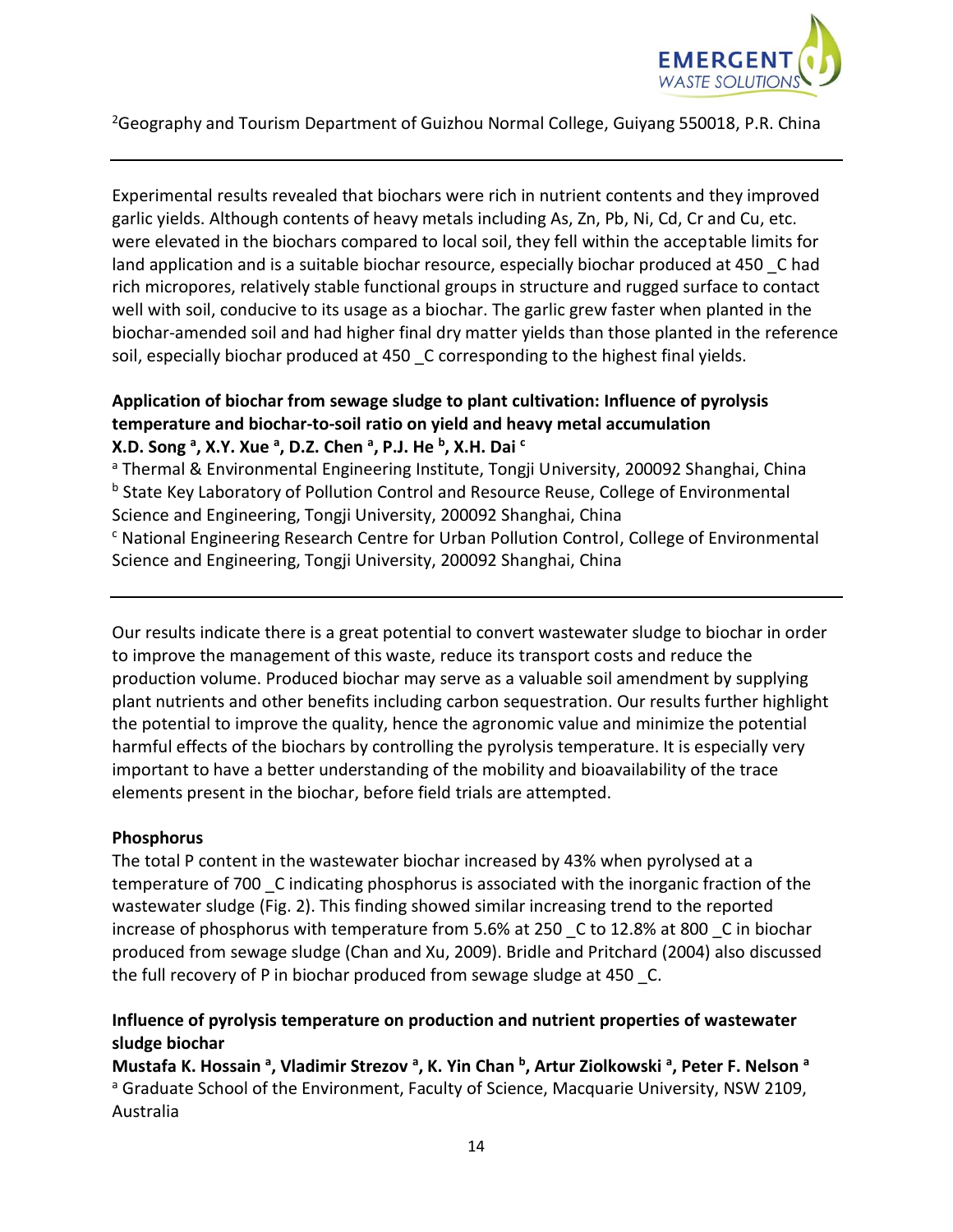

<sup>b</sup> NSW Industry and Investment, Locked Bag 4, Richmond, NSW 2753, Australia

pH, BET surface area, porosity and total concentration of Cu, Ni, Zn, Cd and Pb increased with pyrolysis temperature from 400 to 600 ◦C, whereas cation exchange capacity and electrical conductivity of biochar decreased with respect to feedstock. These reductions are more important for biochar obtained at 600 ◦C. The volatile matter content of biochar decreased with the increment of pyrolysis temperature from 400 °C to 600 °C while the biochar fixed carbon content was similar at two pyrolysis temperatures. Differences on biochar properties significantly influenced their effect on soil properties after their amendment. Soil field capacity and available water increased after amendment with biochar obtained at 600 ◦C while differences were not observed in case of biochar obtained at 400 ◦C.

#### **Physicochemical and agronomic properties of biochar from sewage sludge pyrolysed at different temperatures**

#### **A. Méndez <sup>a</sup> , M. Terradillos <sup>b</sup> , G. Gascó <sup>b</sup>**

<sup>a</sup> Departamento de Ingeniería de Materiales, E.T.S.I. Minas, Universidad Politécnica de Madrid, C/Ríos Rosas n 21, 28003 Madrid, Spain

<sup>b</sup> Departamento de Edafología, E.T.S.I. Agrónomos, Universidad Politécnica de Madrid, Ciudad Universitaria, 28004 Madrid, Spain

Heavy metals in this research mainly existed in inert form in biochar, indicated their availability to plants becoming lower after carbonization.

#### **The Changes of Heavy Metals in Sewage Sludge Following Pyrolysis Treatment**

Ma T; Song Y; Zhao X; Li G; Lin Q College of Resource and Environment, China Agricultural University

Sewage sludge biochar has the potential to be used in agricultural production to satisfy the needs of plant growth and serve as a fertilizer...Applying sewage sludge biochar to infertile and polluted soils promoted the plant growth and increased the fresh matter weight of Chinese cabbage. Heavy metals were not prone to bioaccumulation in the plant, and the plant availability of heavy metals was reduced in polluted soil.

The sewage sludge biochar can improve soil fertility and enhance plant growth while not increasing plant uptake of heavy metals, and remedy contaminated soil by reducing the plant availability of heavy metals.

#### **Nutrients and Heavy Metals in Biochar Produced by Sewage Sludge Pyrolysis: Its Application in Soil Amendment**

**Taoze Liu <sup>1</sup> , Bangyu Liu <sup>2</sup> , Wei Zhang <sup>2</sup>**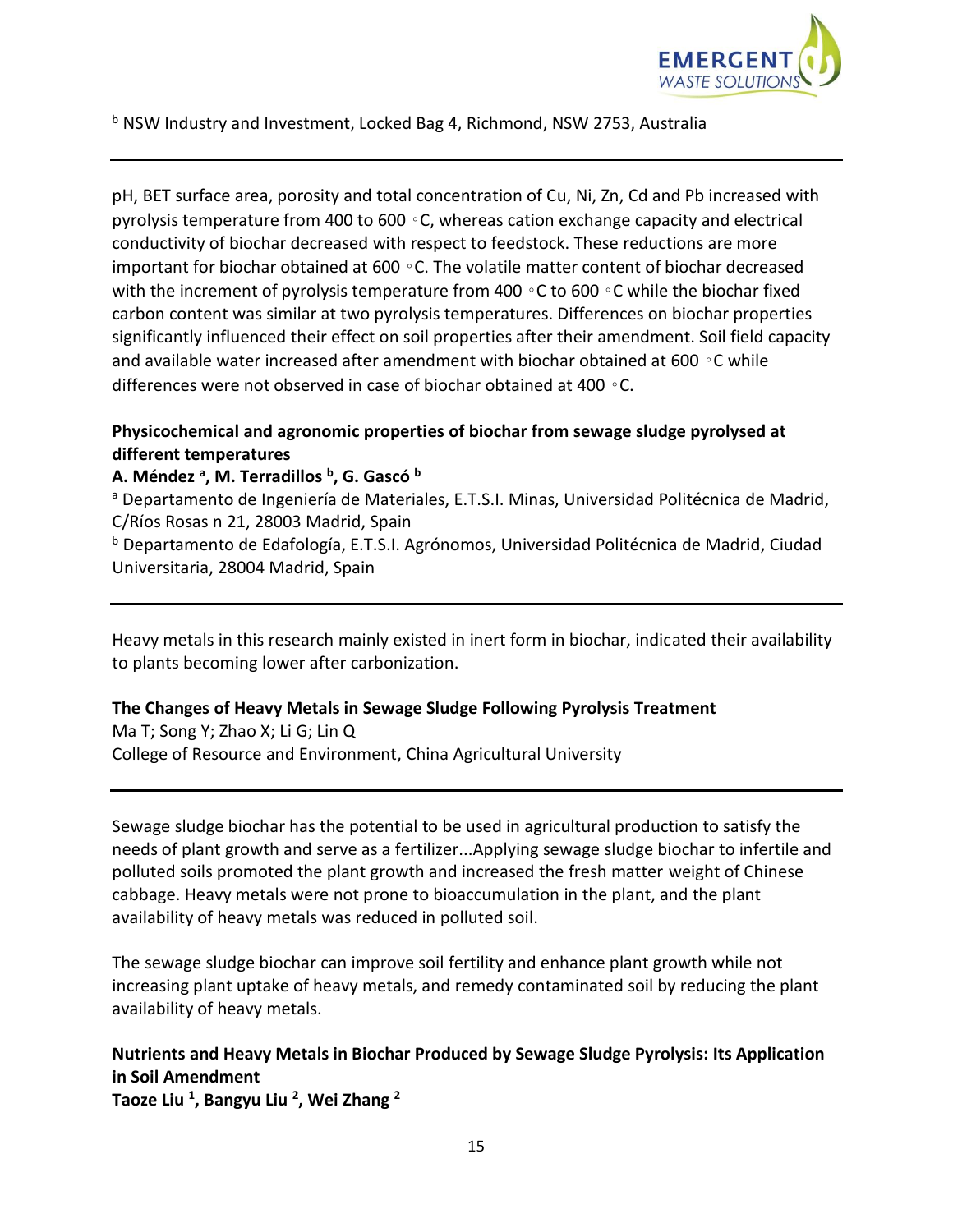

<sup>1</sup> State Key Laboratory of Environmental Geochemistry, Institute of Geochemistry, Chinese Academy of Sciences

<sup>2</sup> Geography and Tourism Department of Guizhou Normal College

Flash pyrolysis can likely offer a valuable processing method for heavy metal contaminated biomass, thus limiting the waste disposal problem associated with phytoremediation.

**Flash pyrolysis of heavy metal contaminated biomass from phytoremediation: Influence of temperature, entrained flow and wood/leaves blended pyrolysis on the behaviour of heavy metals**

**[M. Stals](http://www.sciencedirect.com/science/article/pii/S0165237009001272)[a](http://www.sciencedirect.com/science/article/pii/S0165237009001272#aff1) , [E. Thijssen](http://www.sciencedirect.com/science/article/pii/S0165237009001272)[a](http://www.sciencedirect.com/science/article/pii/S0165237009001272#aff1) , [J. Vangronsveld](http://www.sciencedirect.com/science/article/pii/S0165237009001272)[b](http://www.sciencedirect.com/science/article/pii/S0165237009001272#aff2) , [R. Carleer](http://www.sciencedirect.com/science/article/pii/S0165237009001272)[a](http://www.sciencedirect.com/science/article/pii/S0165237009001272#aff1) , [S. Schreurs](http://www.sciencedirect.com/science/article/pii/S0165237009001272)<sup>c</sup> , [J. Yperman](http://www.sciencedirect.com/science/article/pii/S0165237009001272)<sup>a</sup>**

<sup>a</sup> Lab of Applied and Analytical Chemistry, CMK, Hasselt University, Agoralaan Gebouw D, 3590 Diepenbeek, Belgium

b Lab of Environmental Biology, CMK, Hasselt University, Agoralaan Gebouw D, 3590 Diepenbeek, Belgium

<sup>c</sup> NuTeC, Dept. TIW, XIOS, Agoralaan Gebouw H, 3590 Diepenbeek, Belgium

Researchers at the University of York say that more should be done to tackle the problem of inappropriate disposal of pharmaceutically-contaminated wastes. They also have a potential solution.

The technology relies on pyrolysis, a thermochemical decomposition process using high temperatures and an absence of oxygen, followed by catalytic conversion to clean and convert the gases. Seventeen of the most thermally stable pharmaceuticals were tested in the trial, which revealed that PyroPure® technology destroys over 99 per cent of 10 of the pharmaceuticals and an average of 94 per cent of the remaining seven.

#### **Tackling pharmaceutical fall-out in the environment**

Masters student Zoe Williamson carried out the survey under the supervision of Professor Alistair Boxall at the University of York in the UK.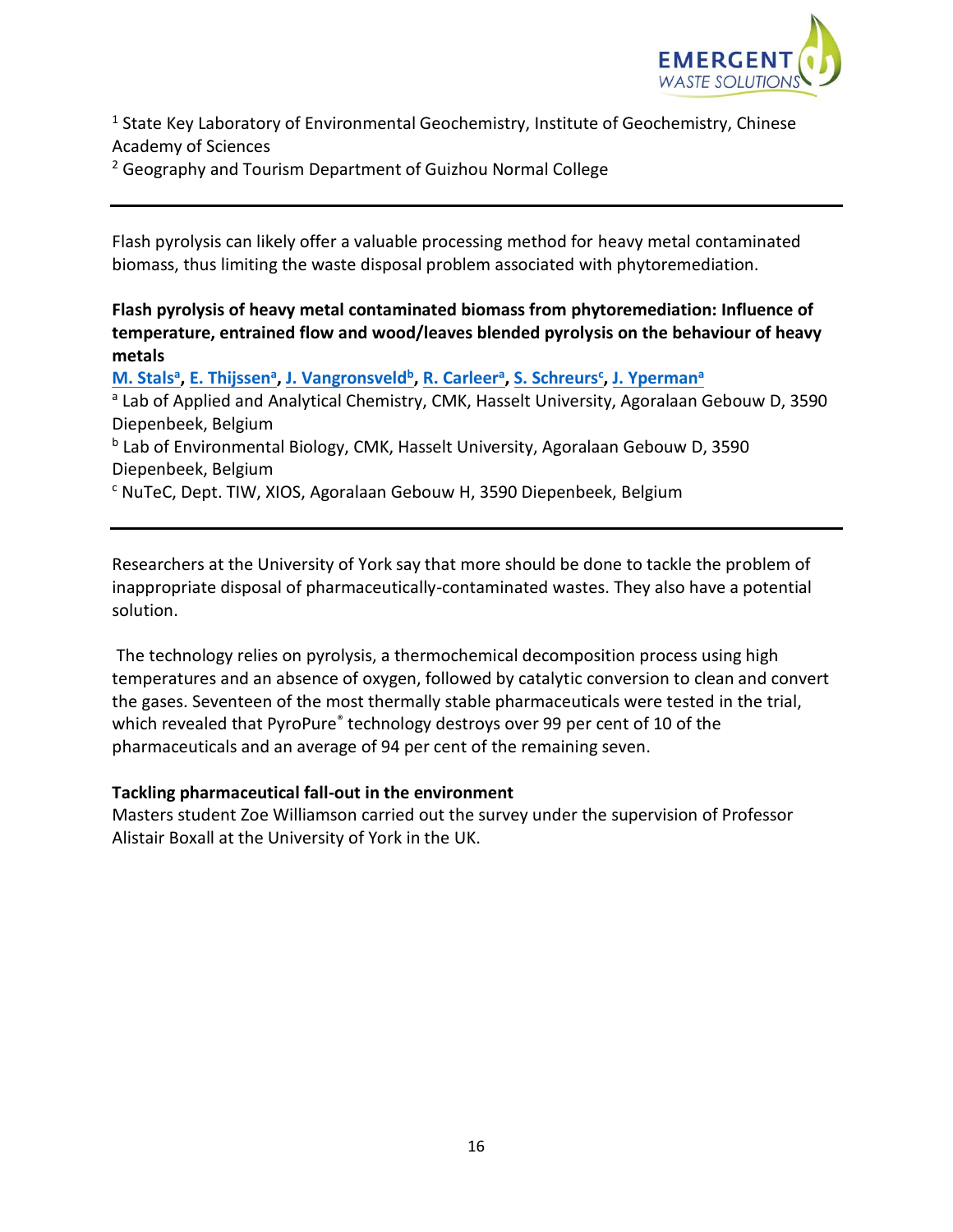

## <span id="page-16-0"></span>The EWS AATS Thermolysis Solution

To appreciate why the Advanced Thermolysis System (ATS) is the best and to date the only system incorporating a solution for the organic waste problems that earlier and current pyrolysis systems encounter. To illustrate this new Technology, we will trace the development of earlier pyrolysis systems and the disadvantages each and the current pyrolysis systems encounter.

- 1) First Traditional Pyrolysis system (whether a batch system and its loading and unloading problems or a continuing system) just applied external heat into a sealed thermal chamber. This resulted in an extremely poor grade of bio char resulting from a poor penetration of bio mass. Other problems encountered were a tar build up in the piping system and poor heat control.
- 2) Subsequently, an upgraded Traditional Pyrolysis System (second Pyrolysis System) was required, which used a catalyst such as N2 to create a more thorough penetration of the bio mass feedstock, thereby releasing more of the volatiles from the biochar which created a purer carbon biochar with a higher surface area. But this had the following disadvantages: (a) Catalysts are expensive (b) did not solve the problem of tar build up in the piping (c) insertion of N2 into the thermal chamber lowered the processing temperature in the thermal chamber.
- 3) To overcome the difficulties encountered above, a further upgraded system was required. Some of the difficulties incurred in 2 were overcome by physical activation using steam injection into the thermal chamber at 100C+. This avoided the use of expensive catalysts and provided a more thorough penetration of the feedstock thereby releasing more of the volatiles, and addressing the problem of tar buildup, the quality of the by-products was not addressed. To overcome all of the technical difficulties incurred in the Pyrolysis systems referred to above, our Technical team headed by our Chief Scientist, developed the Advanced Activation Thermolysis System (AATS), which addressed all the above problems.



This was accomplished by incorporating a more advanced physical activation system incorporating the use of superheated steam (temperature approx. 500C). Not only did our Technical team address this issue but they also engineered a novel way of creating this superheated steam using the heated thermal chamber as a source for super heating the steam. Subsequently, further improvements were developed involving a thermal chamber containing 3 reactor tubes, each

containing a rotating auger to ensure a thorough mixing of the feedstock. This new design significantly creates much more heat efficiency than the traditional large single tubular reactors.